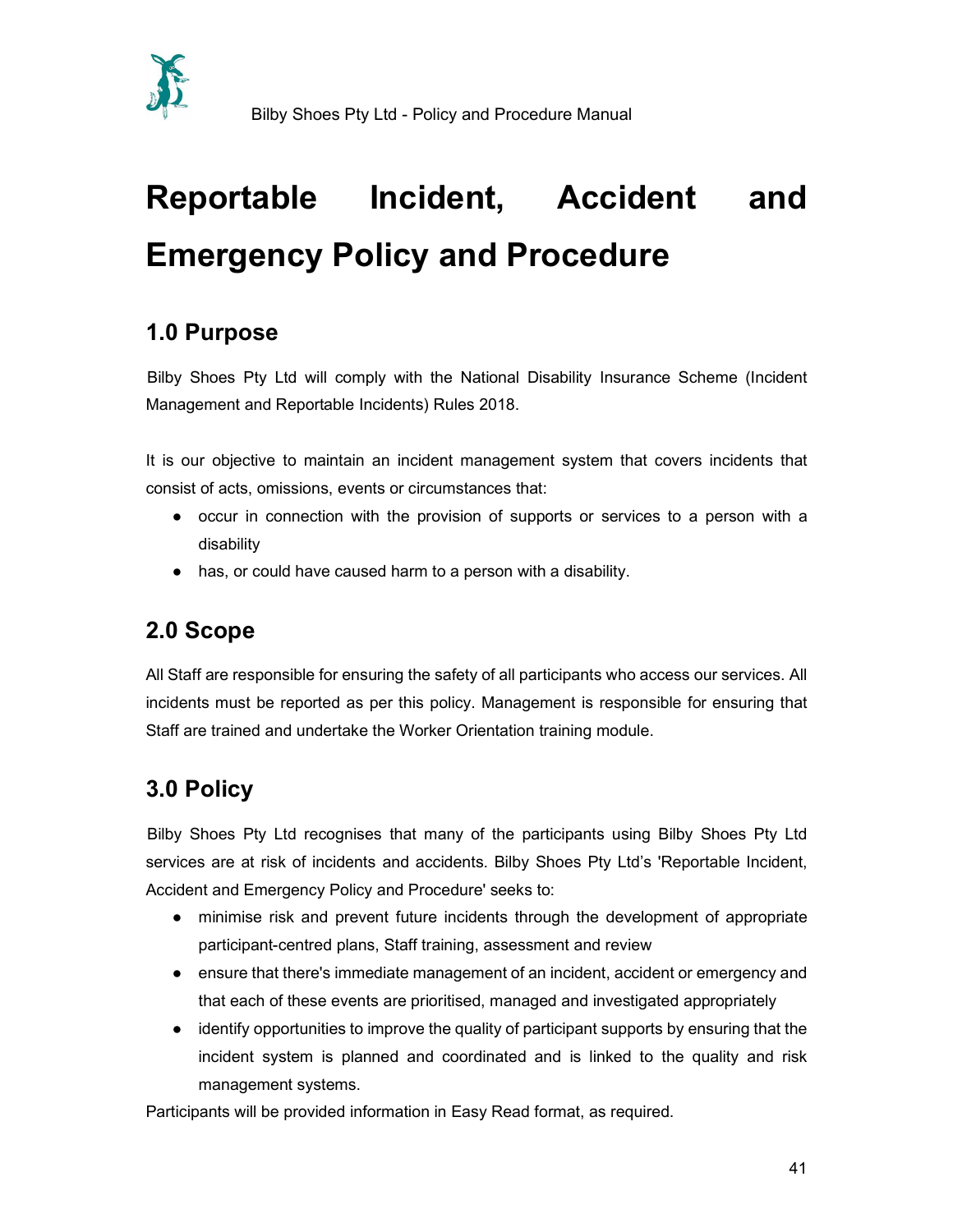

### 4.0 Procedure



### 4.1 Incident management procedure

 Bilby Shoes Pty Ltd will establish a procedure that identifies, manages and resolves incidents, as follows:

#### Step 1. Inform of incident

- Support worker to report the incident to the Director.
- Support worker completes an Incident Investigation Form that identifies and records details relating to the incident, i.e. people, place, time and date.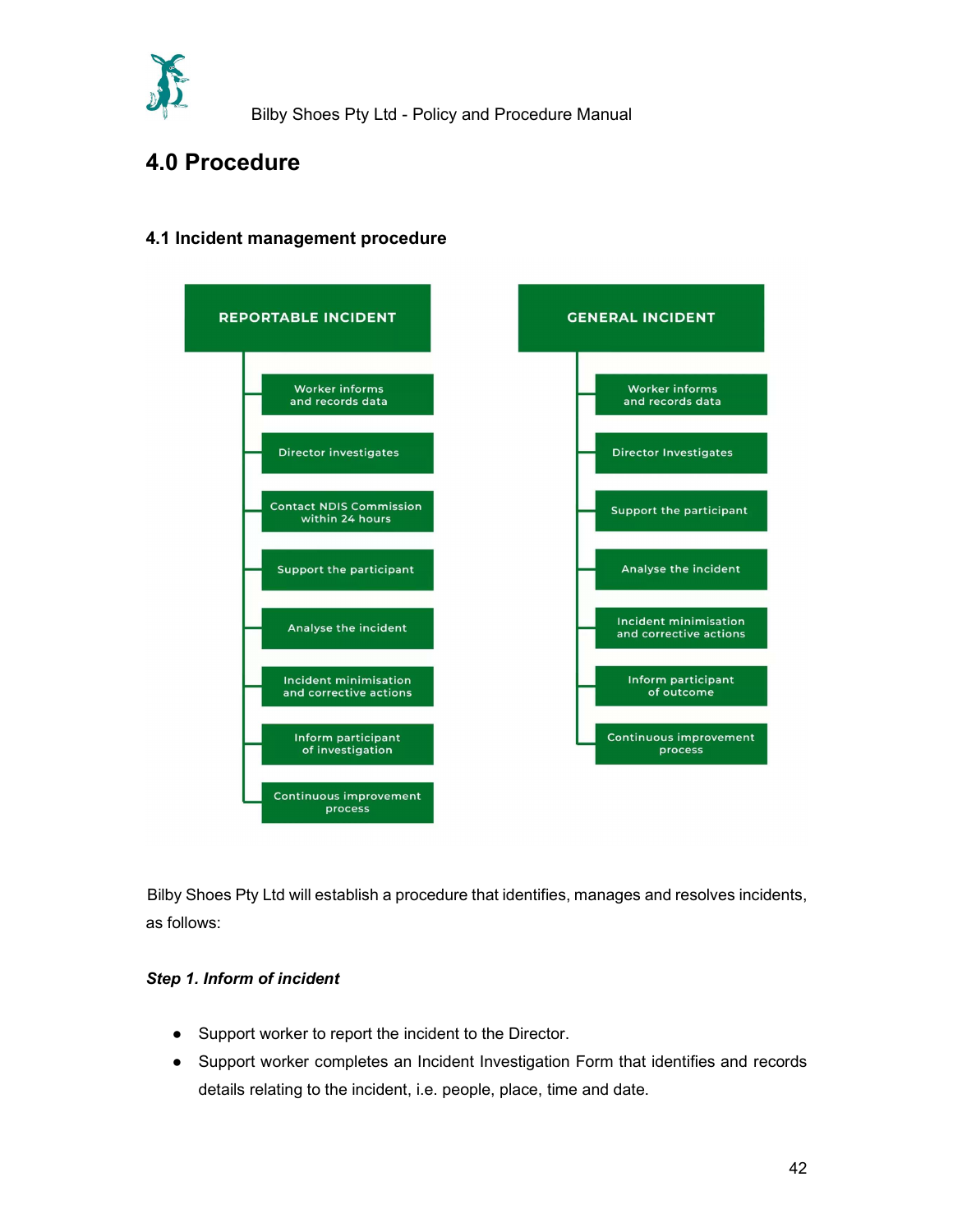

#### Step 2. Investigation

- The Director will determine, from the information provided, if the incident is classified as a reportable incident by the NDIS Quality and Safeguards Commissioner or a different type of incident:
	- $\circ$  A reportable incident must comply with the reportable incident reporting process.
	- Bilby Shoes Pty Ltd will comply with the National Disability Insurance Scheme (Incident Management and Reportable) Rules 2018.
	- A general incident is an accident with non-reportable injuries.
- The Director will review details of the incident, including:
	- people involved
	- location
	- circumstances
	- outcome, e.g. injury.
- The Director will investigate the incident/accident in accordance with the process outlined in the Incident Investigation Form to determine the:
	- immediate reasons for the event
	- underlying reasons for the event
	- immediate actions required to fix the cause of the event
	- preventative actions required for the future.
- Any information learned from incidents/accidents will be incorporated into our continuous improvement cycle to enable prevention of the incident/accident in the future.
- The analysis and investigation of each incident will vary based on the seriousness of the incident.

#### Step 3. Support participant

- Director ensures that the affected participant is supported and assisted by:
	- informing them that they have access to an advocate; if the participant does not have an advocate the Director can assist in accessing an independent advocate
	- reviewing their health status to assist and support
	- assessing the environment to ensure their safety and to prevent any recurrence
	- ensuring their wellbeing and assisting in developing the participant's confidence and competence, so they don't lose any function/s.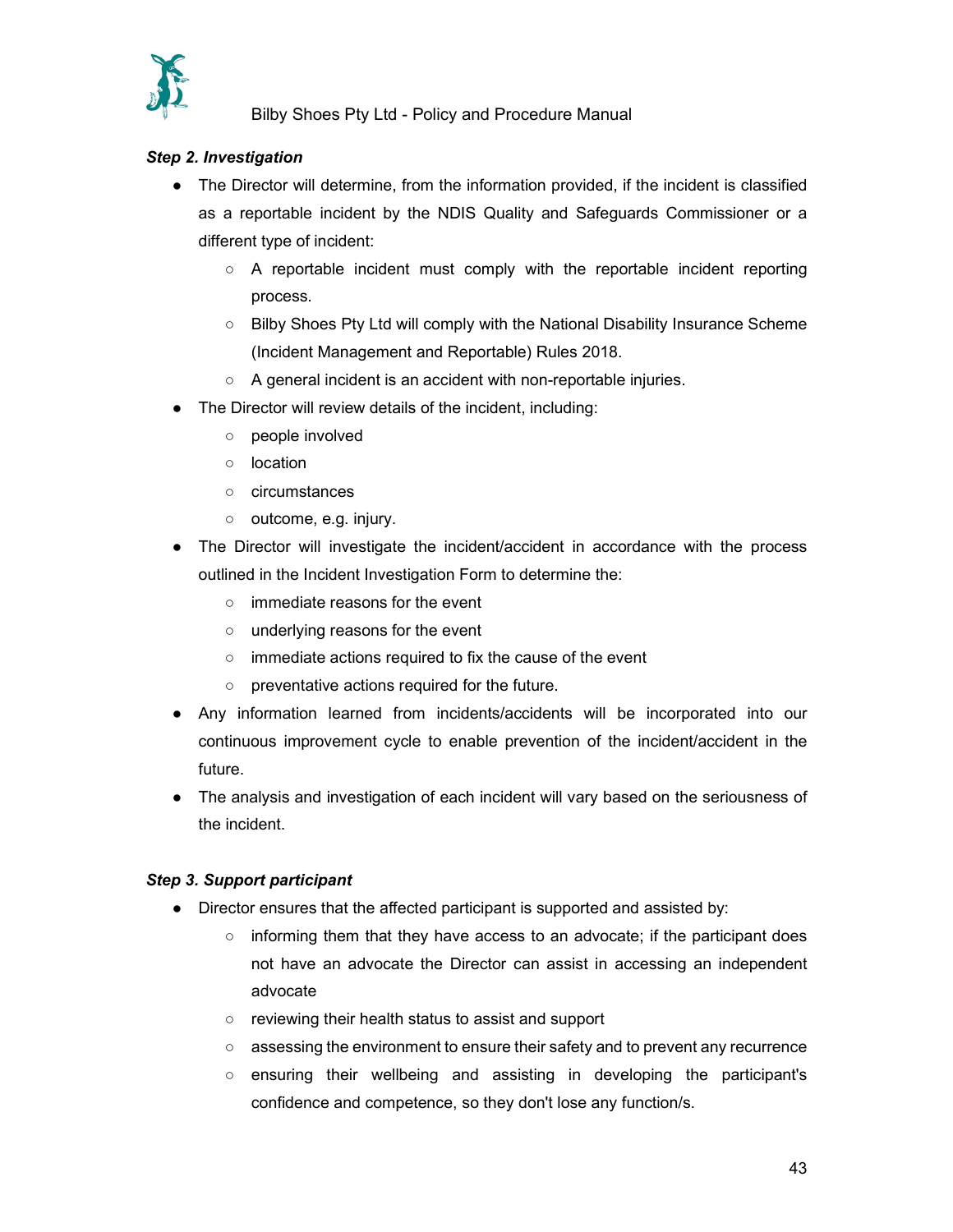

- Director or their delegate will review the incident with the participant.
- Bilby Shoes Pty Ltd will collaborate with the person/s involved to manage and resolve the incident.

#### Step 4. Analyse incident

 As part of our continuous improvement process, the information gained from an incident is used to amend or implement new practices, this includes:

- when an investigation by a registered NDIS provider is necessary to establish the cause/s of an incident, its effect, any operational issues that may have contributed to the incident occurring and the nature of the investigation
- if an incident requires the implementation of corrective action, an appropriate plan will be developed to adjust practices according to the nature of the action required.
- Director or their delegate will undertake the analytical process to:
	- determine the cause of the incident
	- ascertain if the incident was an operational issue
	- consider the participant's perspective, including:
		- whether the incident was preventable
		- how the incident was managed and reviewed
		- determining any remedial action required to minimise future impacts and prevent recurrence
	- identify why the incident occurred, e.g. environmental factors, participant's health
	- ascertain if current strategies or processes require review and improvement
	- devise new strategies or procedures, if required
	- plan Staff training of any new strategies
	- implement new strategies
- evaluate the success of new strategies.

 All Incident Investigation Forms must be closed out by the Director or their delegate, and one other person.

#### Step 5. Incident/accident minimisation and corrective action

● Bilby Shoes Pty Ltd will risk-assess all participants in conjunction with our 'Risk Management Policy and Procedure'.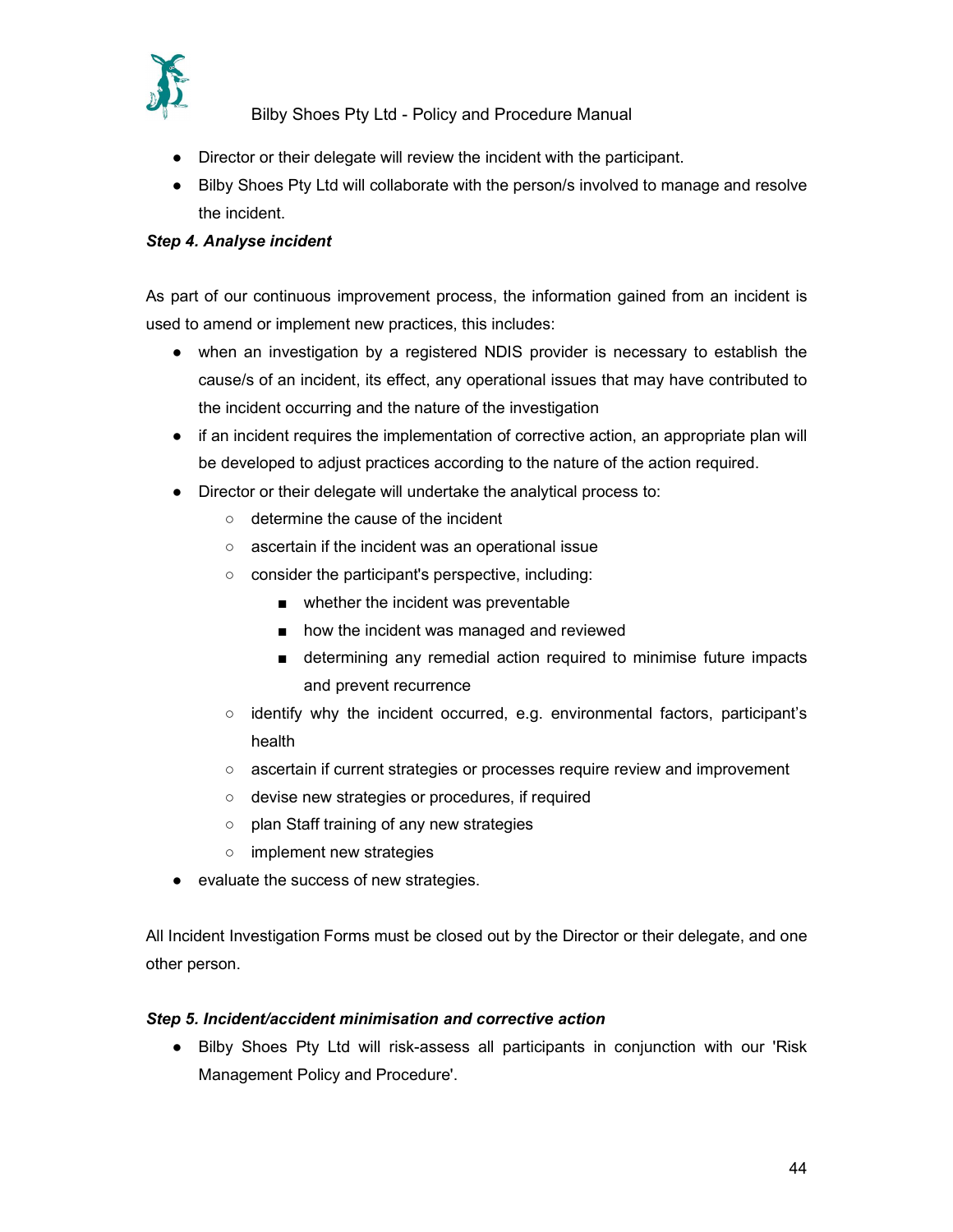

- Incident, accident, emergency minimisation and procedures are taught during Staff orientation and in regular ongoing training sessions.
- Risks will be identified, and control mechanisms agreed upon with participants.
- Bilby Shoes Pty Ltd will consult with participants, and relevant stakeholders, to design specific risk control mechanisms to reduce risk to participants and their environment.
- Effectiveness of mechanisms will be evaluated via:
	- participant review processes; including support plan review
	- participant feedback
	- case conferencing
	- internal and external risk audits
- reviews of policies and procedures.

#### Corrective actions

On completion of the incident analysis procedure, any corrective action will be implemented. Each corrective action identified will be evaluated to ascertain the effectiveness of the action, as per our 'Continuous Improvement Policy and Procedure', i.e. plan, do, check, act.

#### Step 6. Informing participants

Bilby Shoes Pty Ltd will inform participants, or their advocate, of the outcome/s of the incident; either in writing or verbally dependent on the participant and the situation. Collaborative practice will be undertaken to ensure the participant and their advocate are involved in the management and resolution of the incident.

#### 4.2 Staff training

 Bilby Shoes Pty Ltd recognises the importance of prevention to ensure the safety of both Staff and the participant. Our orientation process includes training in work health and safety practices, including manual handling, infection control, safe environments, risk and hazard reduction.

 Upon commencing employment with Bilby Shoes Pty Ltd, all Staff's are trained in organisational incident management processes, including how to report an incident and who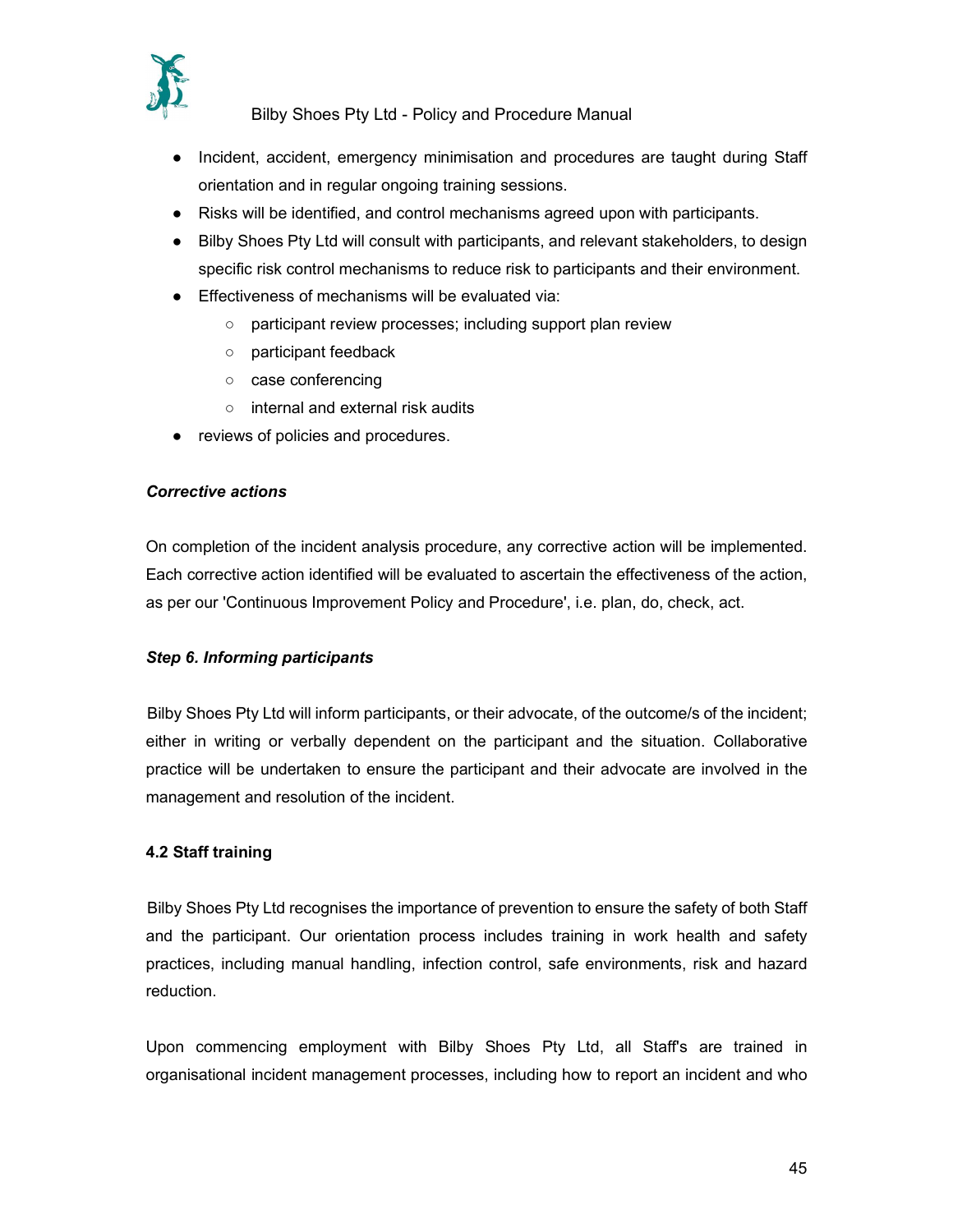

to report an incident to, i.e. (Director). To provide further guidance, access to all of our policies and procedures is provided to Staff at this time.

#### 4.3 Reportable incidents

 The Director is responsible for reporting all reportable incidents to the NDIS Quality and Safeguards Commission. Reportable incidents are serious incidents, or allegations, which result in harm to any NDIS participant.

 Bilby Shoes Pty Ltd, as a registered provider, is required to report serious incidents (including allegations) arising from the organisation's service provision to the NDIS Quality and Safeguards Commission. Reportable incidents, involving NDIS participants, include:

- death
- serious injury
- abuse or neglect
- unlawful sexual or physical contact or assault
- sexual misconduct committed against, or in the presence of, an NDIS participant including grooming for sexual activity
- unauthorised use of a restrictive practice.

#### 4.3.1 Reportable incident procedure

- Staff must immediately notify the Director.
- The Director will follow the process outlined in this policy.
- The Director or their delegate will notify the NDIS Quality and Safeguards Commission within 24 hours of becoming aware of a reportable incident, via the NDIS Commission

Portal: https://www.ndiscommission.gov.au/providers/ndis-commission-portal

Assessment of the incident by the Director, or their delegate, will involve:

- assessing the incident's impact on the NDIS participant
- analysing and identifying if the incident could have been prevented
- reviewing management of the incident
- determining what, if any, changes are required to prevent further similar events occurring
- recording all incidents and responsive actions taken to prevent recurrence.
- 4.4 Documentation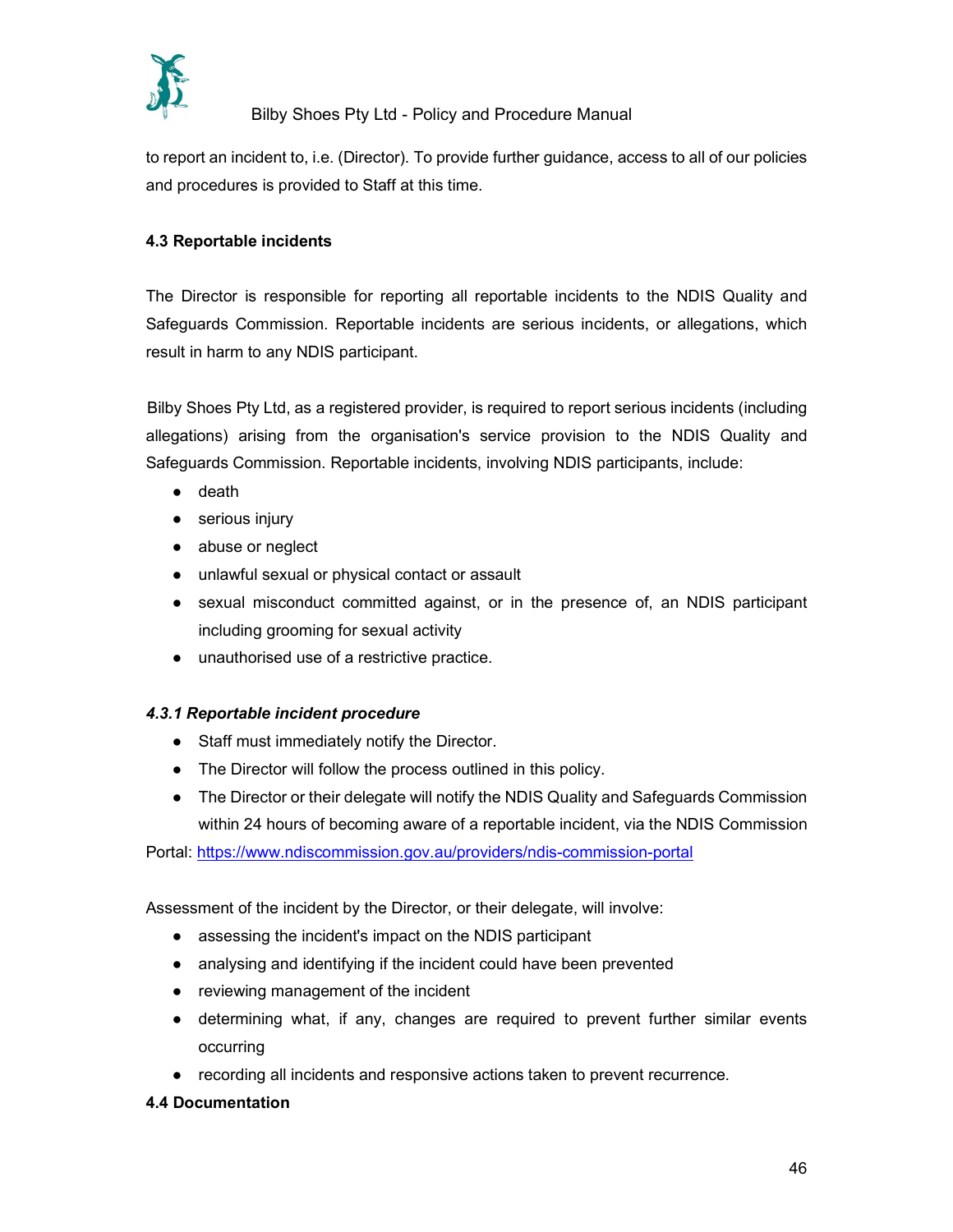

- All reportable incident reports and registers must be maintained for seven (7) years.
- This policy is to be reviewed on an annual basis, or when legislation changes occur.
- All participants, families and advocates are informed of this policy in the Participant Handbook or verbally.
- All Staff will be trained in the procedures outlined in this policy. Training details are recorded in Staff personnel files.